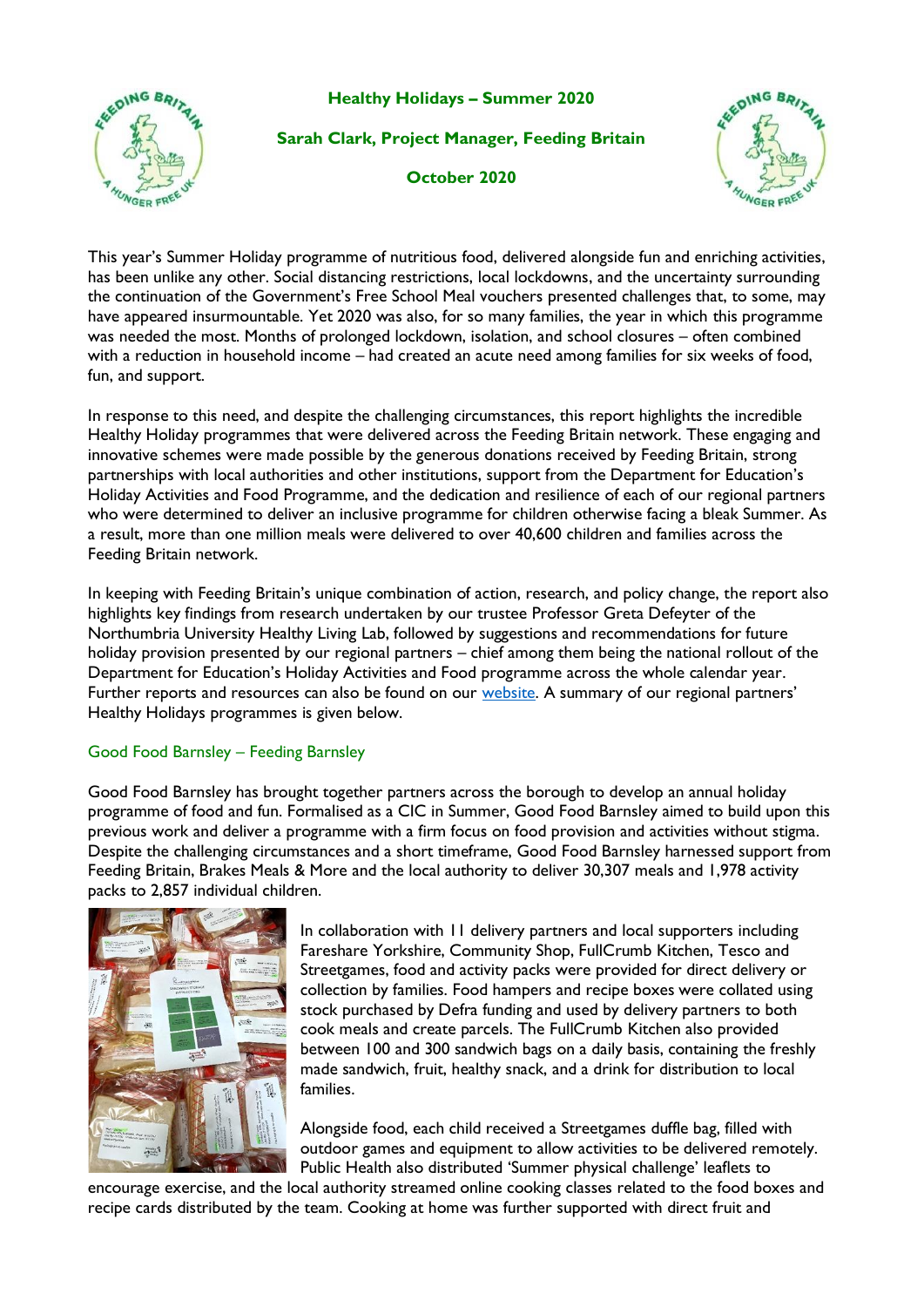vegetable deliveries to the homes of participating families, access to Community Shop with the opportunity to double the value of the Government Free School Meal vouchers, and supermarket gift cards where volunteer capacity was limited.

Despite being delivered remotely, partners remained in regular contact with families to offer opportunities to socialise. Feedback received highlighted the positive impact of the scheme, with families relieved of some pressure in a time of great uncertainty and children experiencing variety across the six weeks alongside the opportunity to try something new and continue eating healthily.

#### Bath & North East Somerset Food Poverty Steering Group

The Bath and North East Somerset (B&NES) Holiday Food Grants Programme welcomed applications from local groups and organisations to deliver a programme of nutritious food, engaging activities, and wraparound support for families with children under the age of 18. The Programme was developed with funding from St John's Foundation and Feeding Britain, and coordinated by B&NES Council.

Funding was awarded to 12 organisations delivering a wide variety of innovative Summer provision. This included Summer camps, cooking education, the establishment of food clubs and pantries, cooked meals, and food box provision. Wherever possible, each group aimed to promote physical activity and combine well-being support with expert advice services to offer a holistic Summer scheme. In a number of cases, the funding was utilised to both deliver the immediate programme and invest in equipment to support a longerterm service. As a result, 7,434 meals were provided to 1,137 children and their families.

Each delivery partner aimed to reach families impacted by the Covid-19 lockdown, particularly children eligible for free school meals or facing financial hardship as a result of the pandemic. Feedback from families was overwhelmingly positive, with the opportunity to access nutritious meals and allocate the household budget to other essential outgoings welcomed by families. Volunteers involved with the schemes also reported improvements to mental health and wellbeing as a result of their participation, and delivery partners welcomed the opportunity to connect with local families and build trusting relationships.

## **"Sharing food is a wonderful way to build bridges and gain trust. This project allowed us to give to vulnerable families locally and build strong links. Our members really enjoyed contributing in this way."**

*SWALLOW, October 2020*

Further details relating to the B&NES programme can be accessed [here.](about:blank)

Feeding Halton, Feeding Birkenhead Supporting Wirral & Feeding Cheshire West and Chester – Edsential programme



Feeding Halton, Feeding Birkenhead Supporting Wirral, and Feeding Cheshire West and Chester joined forces with Edsential to gain financial support from the Holiday Activities and Food Programme.

The Programme across all three boroughs focussed on the provision of healthy meals and snacks, family cooking, nutritional education and physical and enriching activities including dance, gardening, and arts and crafts. Despite concerns that circumstances surrounding the pandemic would prevent direct delivery of the holiday clubs, and potentially create issues of digital exclusion should online provision be necessary, 76% of clubs delivered activities face to face and a further 22% interacted with families through the delivery of food and activity hampers. As a result, 146,000 meals were distributed alongside activities to 12,000 children.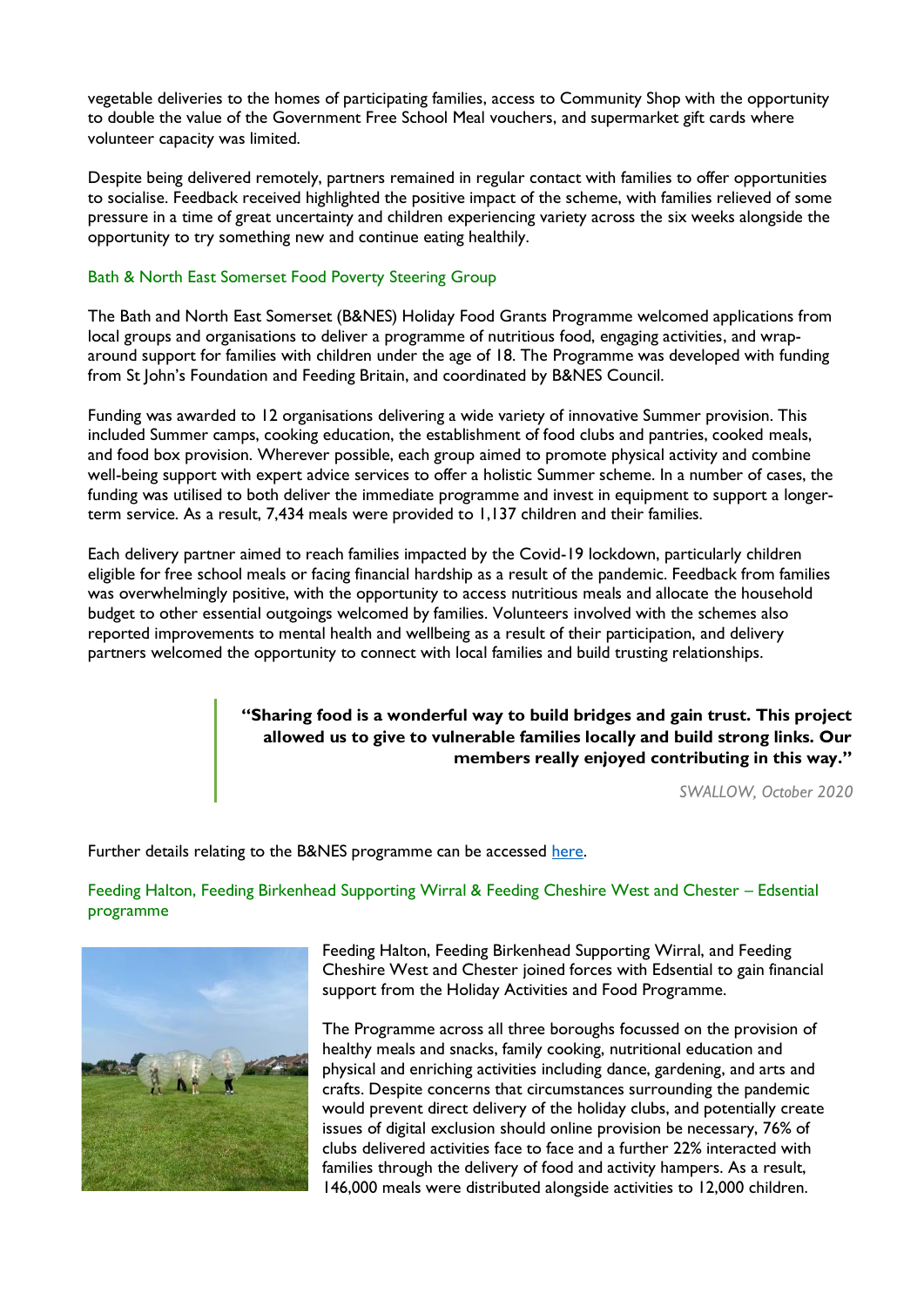The programme was delivered as a result of strong local collaboration and partnership working, allowing resources to be maximised and a significantly higher number of families to be reached. This also created a support network for delivery partners to share knowledge and good practice, and develop a structure to keep children engaged whilst adhering to social distancing guidelines. For those families unable or uncomfortable with attending face to face sessions, doorstep deliveries and online resources provided opportunities to participate at home and enjoy cooking together as a family.



#### Feeding Bristol

Working in collaboration with FareShare South West, Bristol City Council, The Children's Kitchen and organisations across the city, Feeding Bristol coordinated a Healthy Holidays programme to alleviate the financial pressures experienced by children and families in greatest need. Social distancing and Covid-19 restrictions had greatly impacted the positive engagement and social cohesion that food brings, and the holiday programme aimed to focus on the wellbeing of children to complement the substantial and generous supply of food provided by FareShare South West, totalling approximately 205,813 meals to all food projects across Bristol.

Community partners created safe meeting spaces and distributed a wide range of resources and activities based upon six core initiatives to support more than 2,000 children. With support from Feeding Bristol, The Children's Kitchen created ten diverse recipes and accompanying cooking demonstration videos to encourage children and their families to prepare affordable meals together. The popular resources were translated into 16 languages and enjoyed by families across the city. Recipes can be accessed [here.](about:blank) In collaboration with 91Ways and Square Food Foundation, family cooking and food education was also supported. More than 40 community food sessions were held, providing a safe space for family members to cook together, try a new recipe, and take home ingredients to continue the activity at home.



**"I'm going to make this at home but put some more random stuff in – it's like an experiment, when you do it, it tastes really nice."**

*Jacob, aged 7, August 2020*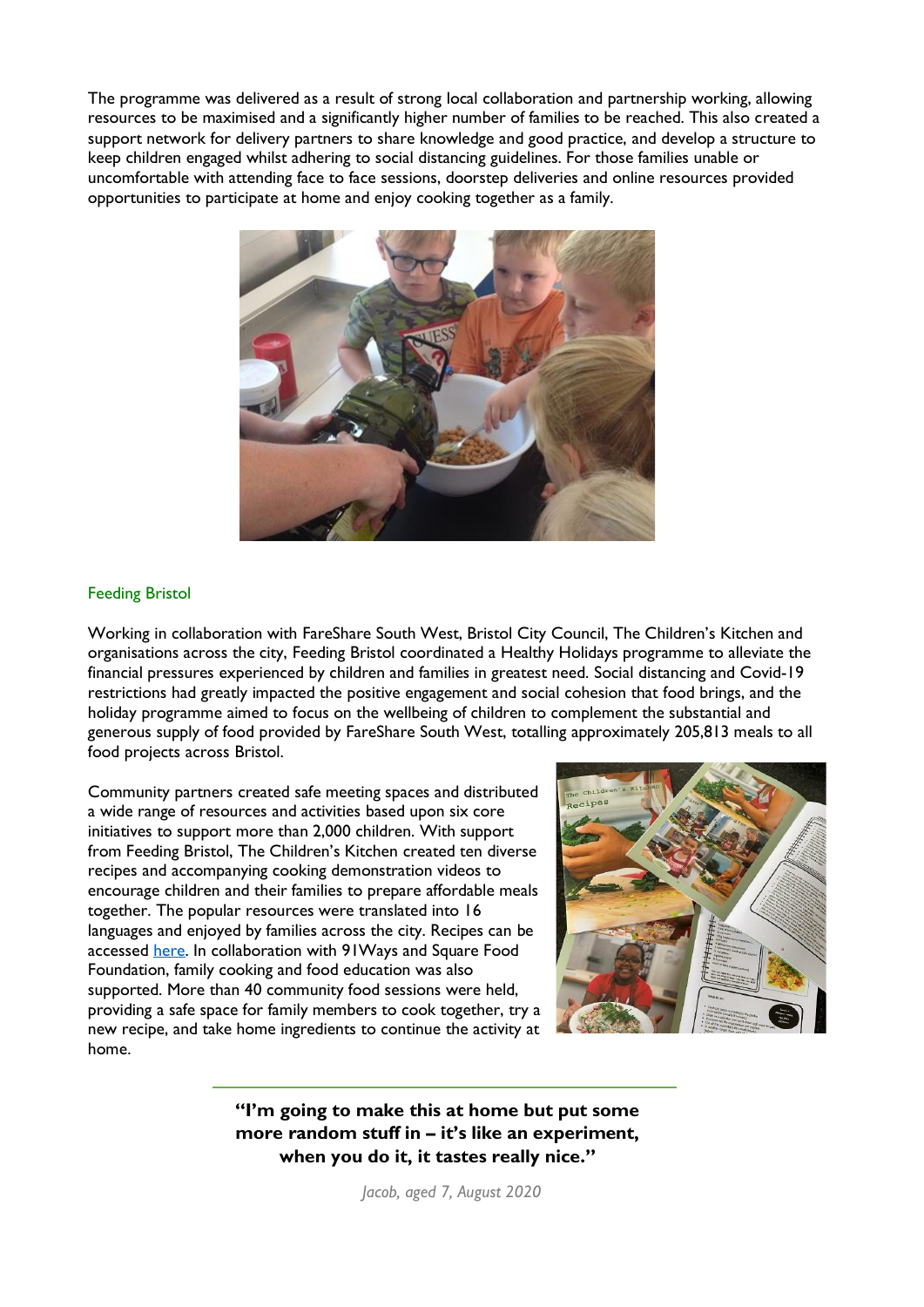Partnerships with Playful Bristol and the Bristol Youth and Community Action resulted in the delivery of 526 activity sessions including crafts, cooking, gardening, and physical activities. Each session was accompanied by food provision in the form of parcels to take home or meals delivered on site. The holistic holiday programme was further complemented by the development of an information leaflet containing suggestions of how to achieve maximum value for money from the Government Free School Meal vouchers, the distribution of 3,750 activity packs and a young carers emergency fund to reach Bristol's 200 young carers.

## Feeding Coventry

The Coventry Food Network, in collaboration with partners across the city, launched the Summer Holiday Breakfast Club to provide breakfast packs and fun activities to families struggling with the effects of the prolonged closure of schools. Each dietician-approved pack contained 5 days' worth of nutritious breakfast supplies and 5 exciting activities to promote creativity and encourage children to be active outside. Groundwork West Midlands also provided easy to follow recipe cards to support families to try new recipes and develop kitchen-based skills.

The project was made possible by the collaboration between organisations, including the redeployment of City County staff and warehouse space provided by the Coventry Food Bank, and the generosity of volunteer pickers, packers and delivery drivers working to ensure enough packs were available on a weekly basis.

The Breakfast Club was not means tested and remained open to all, ensuring a lack of stigma and providing access to healthy food for every family. Children eligible for free school meals and vulnerable families were made aware of the programme and invited to sign up and the programme was further advertised through social media, school newsletters, community hubs and word of mouth. As a result,



a total of 2,075 individual children received 6,500 breakfast packs distributed from 17 hubs.

**"These boxes gave me peace of mind that we would always have breakfast that was healthy, sadly the cheap alternative is junk food if you're limited for cash sometimes you have to do what you can to make ends meet."**

*Parent feedback, September 2020* 

The full Feeding Coventry report can be found [here.](about:blank)

### Feeding Derbyshire

Feeding Derbyshire worked with a total of 18 independent Healthy Holidays clubs across all districts of the county, enabling each group to receive a FareShare subscription consisting of four days' supply of food for each week that a child attended the holiday club. Each food bag contained breakfast, lunch, and hot meal

ingredients alongside 2 pieces of fresh fruit per day for each child. Feeding Derbyshire complemented this offer with freshly prepared, nutritious ready meals through the established Batch-Cook scheme and funding to support the provision of activities, the purchase of additional items including hygiene products and provision for under 5s.

Alongside the distribution of food bags, each project provided fun and engaging activities for children attending the sessions. For those with access to nearby outdoor space or large sports halls, socially distanced activities including cake decorating and pizza making were hosted. Other groups, with the support of Derbyshire County Council, created activity packs and resources to be enjoyed at home, preventing the need to restrict numbers, and allowing more families to participate.

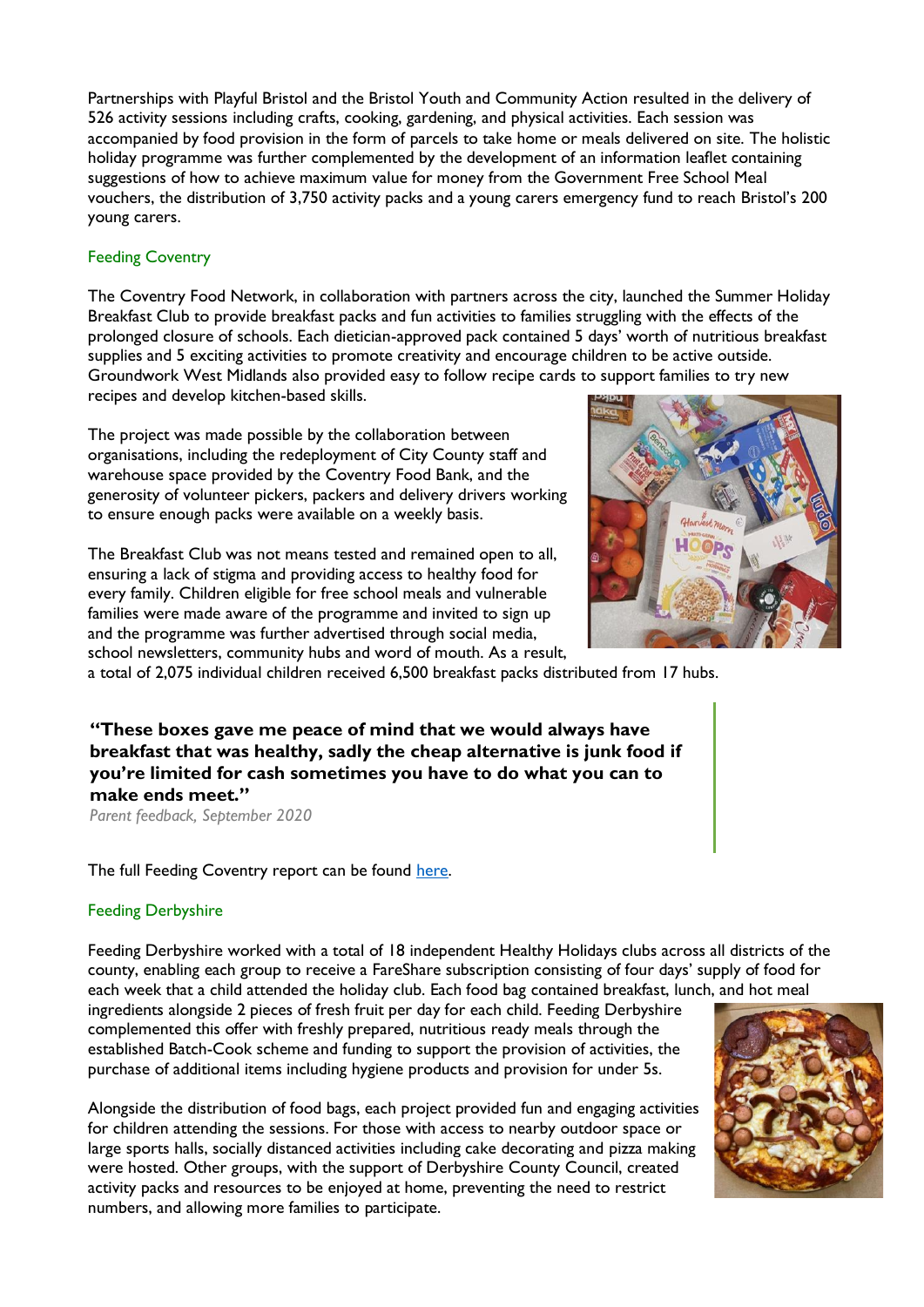As a result of this scheme, 6,014 children and families received approximately 75.5 tonnes of food, including over 100,000 pieces of fresh fruit. Without this provision, club organisers estimated that between 30% and 100% of children accessing the scheme would have gone without food. This was supported with feedback from families impacted by the pandemic, with the emotional strain and impact of trying to source affordable food becoming abundantly clear.

**"One six year old told me his tummy didn't rumble at all this holiday"**

*High Peak project delivery partner, September 2020*

A full report from Feeding Derbyshire, including highlights, challenges and priorities for the future can be accessed [here.](about:blank)

### Feeding Gainsborough

Feeding Gainsborough, a coalition of Eudaimonia, Disability Network West Lindsey, Affordable Foods and Bread and Roses, built upon the success of the Covid-19 emergency food response to support children of all ages and their families throughout the Summer period.



The programme consisted of the delivery of food parcels, children's activity packs and colouring books, and freshly prepared chilled and frozen meals including pasta bakes, curries, roast dinners, and desserts. Children also received pre-prepared 'cooking packs' containing recipes and ingredients to cook family dishes at home.

To complement this provision, 'Grab & Go' packs containing sandwiches, fruit, snacks, and drinks, designed specifically for teenagers were made available from three locations across the town. Freshly prepared hot meals were also offered free of charge for families from the food truck within the newly created STANS Pocket Park.

As a result of the programme, 13,608 meals were distributed to 108 individual children and their families.

### Glasgow

Feeding Britain continued to support a packed lunch scheme administered by the Ridgeway Dairy, an initiative backed by Drumoyne Community Council. Ridgeway launched a free of charge lunch scheme when lockdown restrictions were imposed, with packs including a fresh sandwich, fruit, yoghurt and snacks. Distribution of the lunches increased from just under 300 units in April to over 1,500 in June. An additional Feeding Britain contribution was made to extend the service throughout the Summer holidays, providing a further 570 lunch packs for local children.

#### Feeding Leicester

A Feeding Leicester partnership between Feeding Britain, FareShare Midlands, Leicester City Council, Central England Co-operative, The National Lottery Community Fund and Reaching People, Leicestershire and Rutland Sport, and De Montfort University co-ordinated the distribution of over 293,000 meals to almost 2,000 children in Leicester.

# **"...I do not know how some of our families would have survived without this service"**

*Bethan, Braunstone Adventure Playground, September 2020*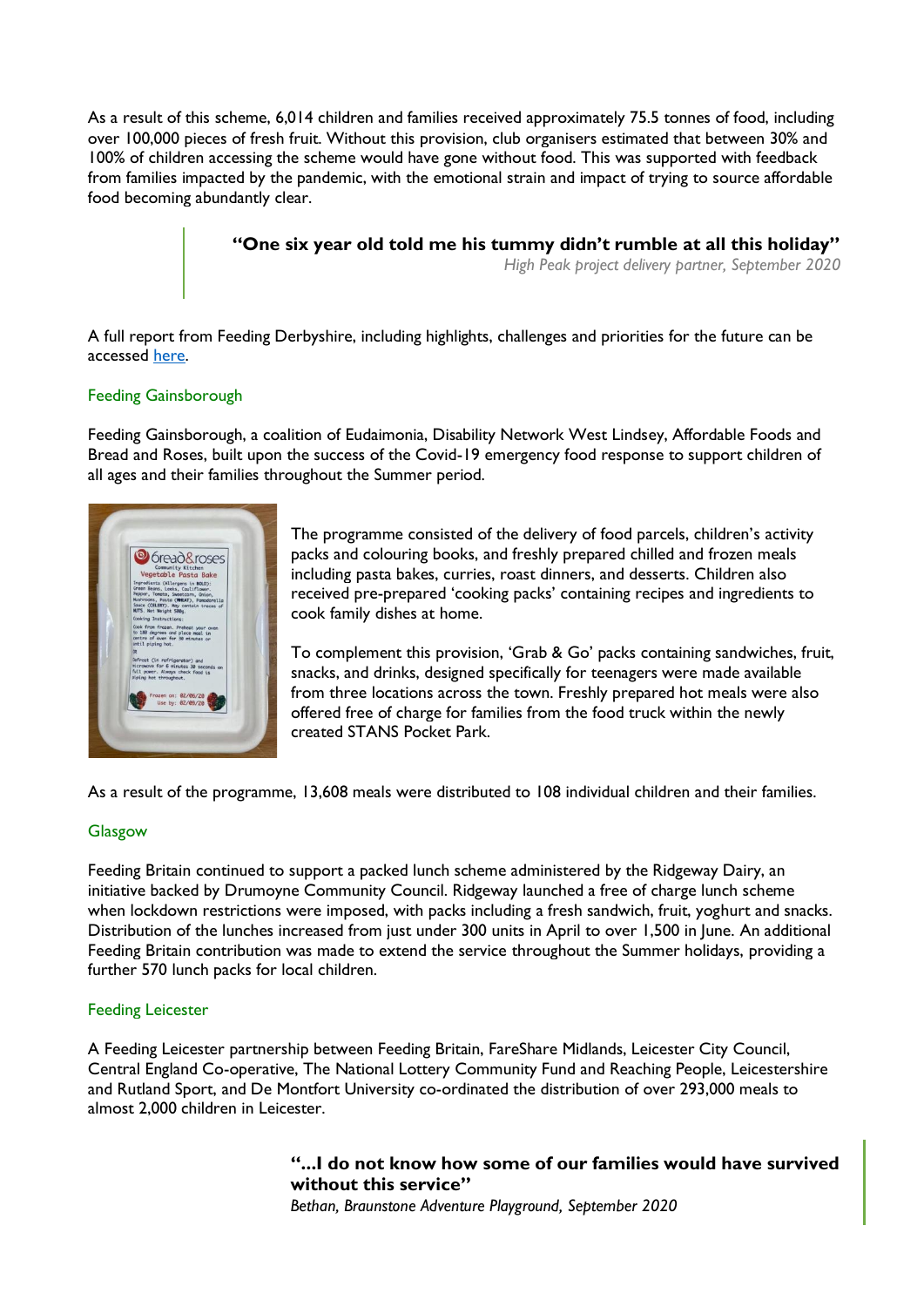14 FareShare Community Food Members evenly distributed across the city received food parcels containing ambient staples and over 192,800 individual pieces of fresh fruit. Fruit and snacks were distributed to children in reusable bags to reduce the need for plastic and encourage children to recycle. In addition, activity and reading packs were delivered alongside the food parcels to keep children entertained at home. Leicester City Council also delivered virtual, doorstep and outside children's services and distributed meals, formula milk and nappies to 568 children between April and August.



Feeding Britain's resources were used to acquire fruit, snacks, bags,

activity packs, and equipment including hand washing stations and PPE to enable a Covid-safe operation.

### Feeding South Shields

Feeding South Shields, in collaboration with lead delivery partner Key Project, launched an emergency support package of family feeding hampers throughout the pandemic, meeting the needs of families at risk of 'falling through the gaps' as a result of Covid-19. At the beginning of Summer, with volunteers shielding, church halls closed and the potential of reinstated restrictions, the team aimed to build upon the effectiveness of the emergency scheme.



The Summer programme was developed with the aim of providing opportunities for outdoor family interaction, reducing the risk of virus transmission, and promoting exercise for children after a prolonged period of school closure. Working in partnership with the local authority, the team developed a network of walking trails across the borough, capturing elements of industrial heritage, history, local sculptures, and opportunities to learn about the natural environment. 7 routes were rapidly devised, ranging from 0.5 miles to 3 miles, accessible by foot or public transport and all but one buggy and wheelchair friendly.

This enriching activity was paired with the provision of family picnic hampers made available to all families wishing to participate. The picnics removed the financial barriers usually associated with a family day out and were offered universally to prevent stigma. The scheme was promoted as an outdoor activity with food as an additional offering, alongside a photograph competition, to encourage widespread engagement and provide an opportunity for all ages to participate. As a result, 1,100 picnic hampers were distributed totalling 4,800 meals.



The success of the scheme means it is likely to be run again in future years alongside any return to 'regular' Healthy Holiday programmes.

### West Yorkshire Food Poverty Network – Leeds, Bradford, Wakefield, Kirklees and Calderdale

A collaboration between Leeds Community Foundation and Transforming Lives for Good resulted in a successful application to the Holiday Activities and Food Programme. A largescale programme was developed with support from Leeds City Council, Bradford District Council, community organisations and local food networks.

The Leeds Healthy Holidays programme consisted of a combination of outdoor, online and doorstep activity provision combined with access to nutritious meals and fresh fruit and vegetables. Almost 5,000 individual children have been supported with 45,870 portions of food and 7,091 activity packs. 60% of this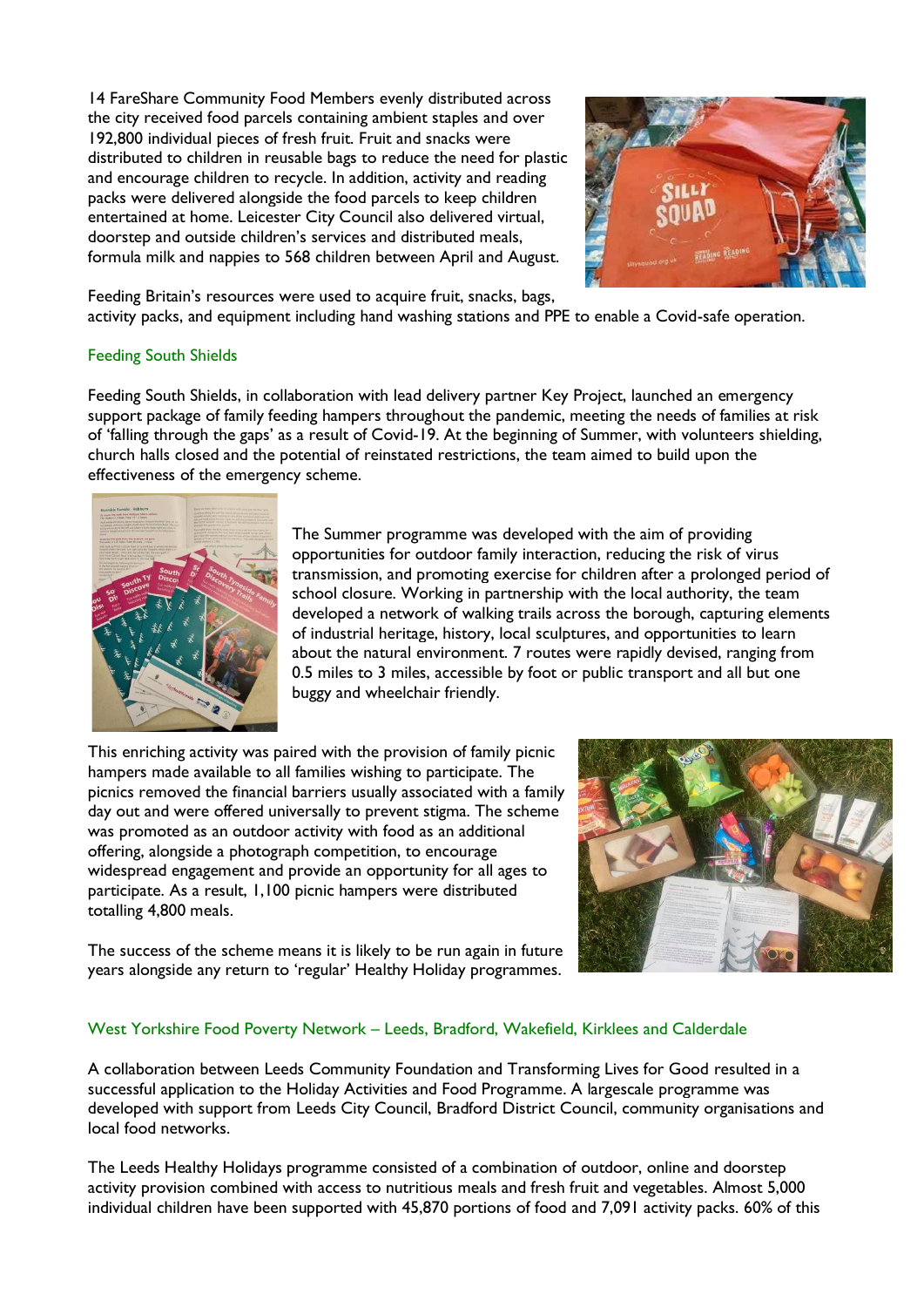provision was delivered in-person through 8,689 on-site attendances. Leeds City Council further utilised the sessions to share information relating to available financial support and the local school uniform scheme.

The Bradford Healthy Holidays programme, administered by Give Bradford and supported by Bradford City Council, funded 88 projects reaching 6,326 children and providing an average of 15.8 portions of food to each individual taking part. This was complemented by a programme of activities including online cooking demonstrations, Zoom competitions and 'home Olympics'. Socially distanced face to face cooking sessions were also held in the outside space at the old Bradford Brewery. With conversion works underway to transform the brewery into an affordable supermarket, the cooking sessions were held outdoors under gazebos kindly loaned by Bradford market. The sessions allowed families to cook together at separate, designated workstations and taught valuable skills including food safety and nutrition. The scheme also provided an opportunity for young people to volunteer and assist with setting up and clearing away the equipment. Between July and September, 35 classes were held, with 88 attendees cooking 312 meals.



**"A newfound skill and passion for cooking has been developed in an eight year old who has never used a knife in the kitchen nor been near the cooker."** *Parent feedback, September 2020*

In Wakefield, Healthy Holidays provision took the form of a delivered meal service through a mixture of food hampers, ready meals, and hot food. This was supported by a local industrial catering company supplying meals to programme providers free of charge. The team in Calderdale also launched a food parcel provision, serving 2,580 beneficiaries with food, baby essentials and toys. Co-ordinated by the Council, Kirklees delivered 580 'cooking together' packs containing ingredients and recipes to feed a family of four.

A full report covering the West Yorkshire programme can be accessed [here](https://feedingbritain.org/wp-content/uploads/2020/11/West-Yorkshire-Healthy-Holidays-Report.pdf) and further information can be found on the [Inn Churches, Wellsprings Together, GiveBradford](about:blank) and [TLG](about:blank) websites.

### Research findings presented by Professor Greta Defeyter of Northumbria University Healthy Living Lab

The Healthy Living Lab team developed an in-depth parental and child wellbeing survey which was hosted online between 24th August and 9th September and distributed to parents with children attending Department for Education Holiday Activities and Food funded programmes. The research was conducted in partnership with Streetgames, Feeding Britain, Mayor's Fund for London Kitchen Social Programme, and Gateshead Council, with 232 fully completed responses received.